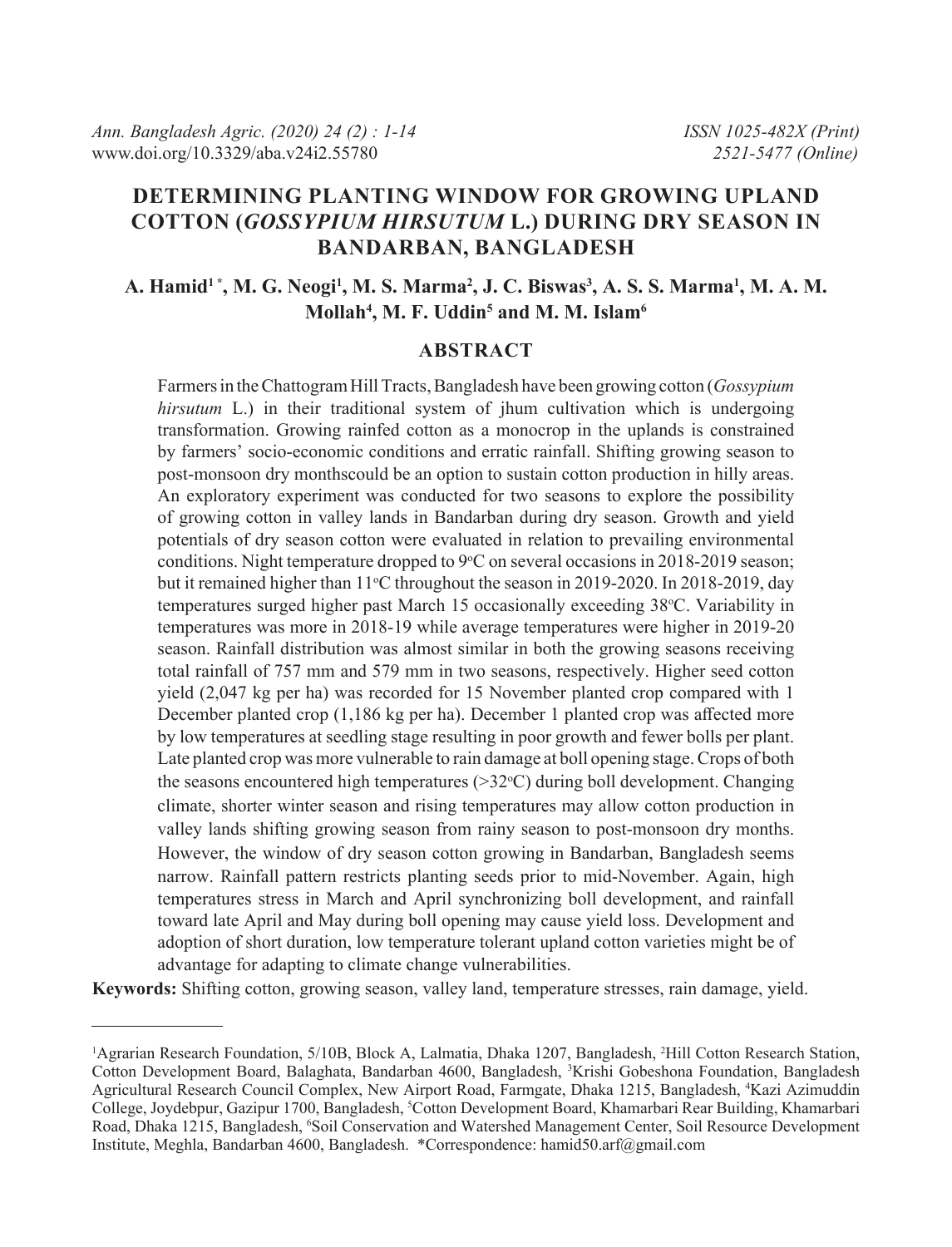### **Introduction**

Cotton (*Gossypium hirsutum* L.) is an important fiber crop grown widely both in tropical and sub-tropical countries. It is a major source of natural textile fiber, oil and protein meal, making it one of the most important cash crops in many countries. Bangladesh has had a long tradition of growing cotton for making the world-famous fine cloth *muslin* which is lost in antiquity. Indigenous varieties or landraces of a short staple, coarse type of cotton, *G. arboreum* L. is grown in the southeastern Chattogram Hill Tracts (CHT) for centuries. The indigenous cotton species isbelieved to have domesticatedin the Indus Valley of the Indian sub-continent and was largely grown in tropical and subtropical regions of South Asia until 19th century (Moulherat *et al*., 2002; Choudhry and Guitchounts, 2003). Hill cotton is an important cash crop for the farmers of ethnic communities in the CHT. Apart from producing handloom products, the short staple hill cotton produced by the hill farmers are used in religious functions and offering deity to the Buddhist temples. Cotton played a significant role in establishing political and business links between the peoples of the CHT and Bengal since Mughal period (Lewin, 2010).

An indigenous variety Comilla cotton (*G. arboreum* L.) used to be grown in the hills and mountains of south-eastern districts of Bengal as a component crop of jhum or swidden cultivation system. Jhum is a traditional system of growing crops in the sloping uplands where farmers after clearing forest land plant seeds of several crops together. For land clearing, farmers slash bushes and trees, leave the debris to dry under the sun and set on fire to clean the land before the onset of rainy

season. On clearing the land after slashing and burning, farmers dibble seeds without tillage. In view of the system of land clearing, jhum is also known as slash-and-burn system of farming. Jhum or slash-and-burn system is believed to be the most ancient system of crop production in the mountainous terrain in south and southeast Asia (Misbahuzzaman, 2016). Jhum is practiced mainly by subsistent farmers (Spedding, 1988) targeting mostly household food security (Nahar *et al*., 2020) with rice as the major crop in jhum system. Along with rice, cotton is grown as a cash crop. Jhum crops in the hills and mountains are grown rainfed usually without applying fertilizers. As economy develops, communication networks improve and market increasingly impacts on farm economy, jhum system of crop growing is undergoing transformation throughout south and southeast Asia (Padoch *et al*., 2007; Kingwell-Banhamandand Fuller, 2012; Castella *et al*., 2015; Heinimann *et al*., 2017) making the traditional jhum system increasingly unsustainable (Datta, 2014; Nath *et al*., 2016).

In the medium highlands of floodplains, cotton growing season starts in the month of July and ends in January of the following year. In the hills, however, jhum crops are usually planted in April-May depending on the onset of rain. The CHT, characterized by a unimodal rainfall distribution pattern, receives a rainfall of over 3,000 mm annually of which over 75% is in the rainy season, July through September. Incidence of rainfall is predicted to be more intense during the monsoon and lesser in dry season in future due to climate change (Shahid, 2010) with greater degree of uncertainty and climate extremes (Khan *et al*., 2020). Uncertainty and uneven distribution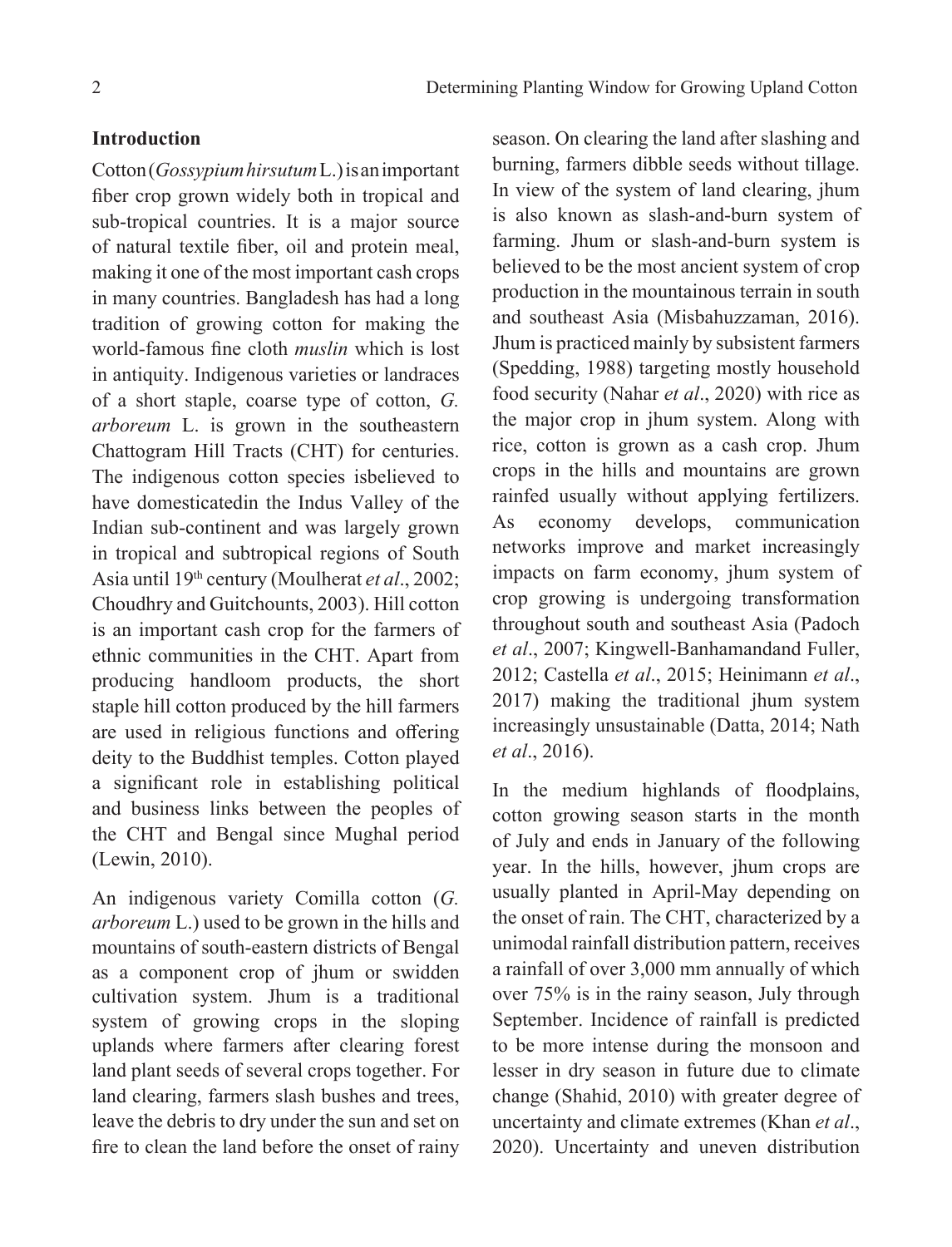of rainfall often causes low yields and crop loss. Early planted cotton in jhum starts boll opening in September synchronizing with late showers causing boll weathering (Hake *et al*., 1992) or rain damage of the first flash of bolls. Rain damage of cotton often accounts for a substantial yield loss. Conversely, early cessation of monsoon rain results in terminal drought affecting cotton growth at reproductive and boll development stages. Gao *et al.* (2020) reported deterioration of fiber quality due to adverse effect of drought stress on cotton plants. Earlier, Wang *et al*. (2016) reported that drought plants produced fewer and smaller bolls on higher fruiting branch than did the well-watered plants. Boll weight, seed index, and fiber length and strength declined linearly with decreasing mean midday leaf water potential during fruit maturation period.

Jhum being unsustainable (Nath *et al*., 2016; Nahar *et al*., 2020) in general, and the adverse effects of erratic rains and drought on jhum cotton in particular, jhum farmers tend to replace cotton with food crops like maize and banana (Anon, 2002; Jafar Ullah *et al*., 2020). Against the backdrop of climate change and increasing vulnerability of jhum cotton to climate extremes (e.g., drought and excessive rainfall), shifting of growing season from rainy to dry period might be an option. Shifts in plant phenology due to climate change (Wolkovich *et al*., 2017) may allow fitting cotton in dry season despite mild winter at the early stage of crop growth. Temperature has regulatory role of plant growth and limiting the length of growing season (Luo *et al*., 2011). Reports on the adverse effects of climate change on crops abound. However, cotton seems to be an exception. Gérardeaux *et al*. (2013) reported a

positive effect of climate change from 2005 to 2050 in North Cameroon on cotton yields with an increase of 1.3 kg ha<sup>-1</sup> year<sup>-1</sup> in yield. With the winter season shortened and night temperatures increased (Anon, 2018) the changing climate might open up a new opportunity of growing cotton in Bandarban during post-monsoon dry season. However, shifting cotton growing season may not help jhum farmers growing it in the uplands of the hills and mountainous terrain. But it can be grown in the valley land during dry season where spring water for irrigation is available.

Valleys constitute less than 6% of the total land surface in three districts of the CHT; with much lesser share in Bandarban. High population pressure, increased food demand and growing market put pressure on using valleys. Valley lands are intensively cultivated with myriads of crops planted. Farmers in the valleys along the river Sangu are increasingly getting involved in growing tobacco during winter months. Assured market and easily available production credit allure farmers adopting tobacco cultivation. Expansive cultivation of tobacco is causing health hazards and environmental degradation. Being a signatory of WHO tobacco regulatory framework Bangladesh discourages tobacco production; but farmers are unlikely to give up tobacco cultivation unless a viable and profitable alternative crop is found.

Given the uncertainty in sustaining of cotton growing with jhum in the CHT during rainy season due to climatic vulnerability and socioeconomic constraints, planting cotton in the dry season might be advantageous, but cold temperatures in the early growth stages may potentially determine dry season planting.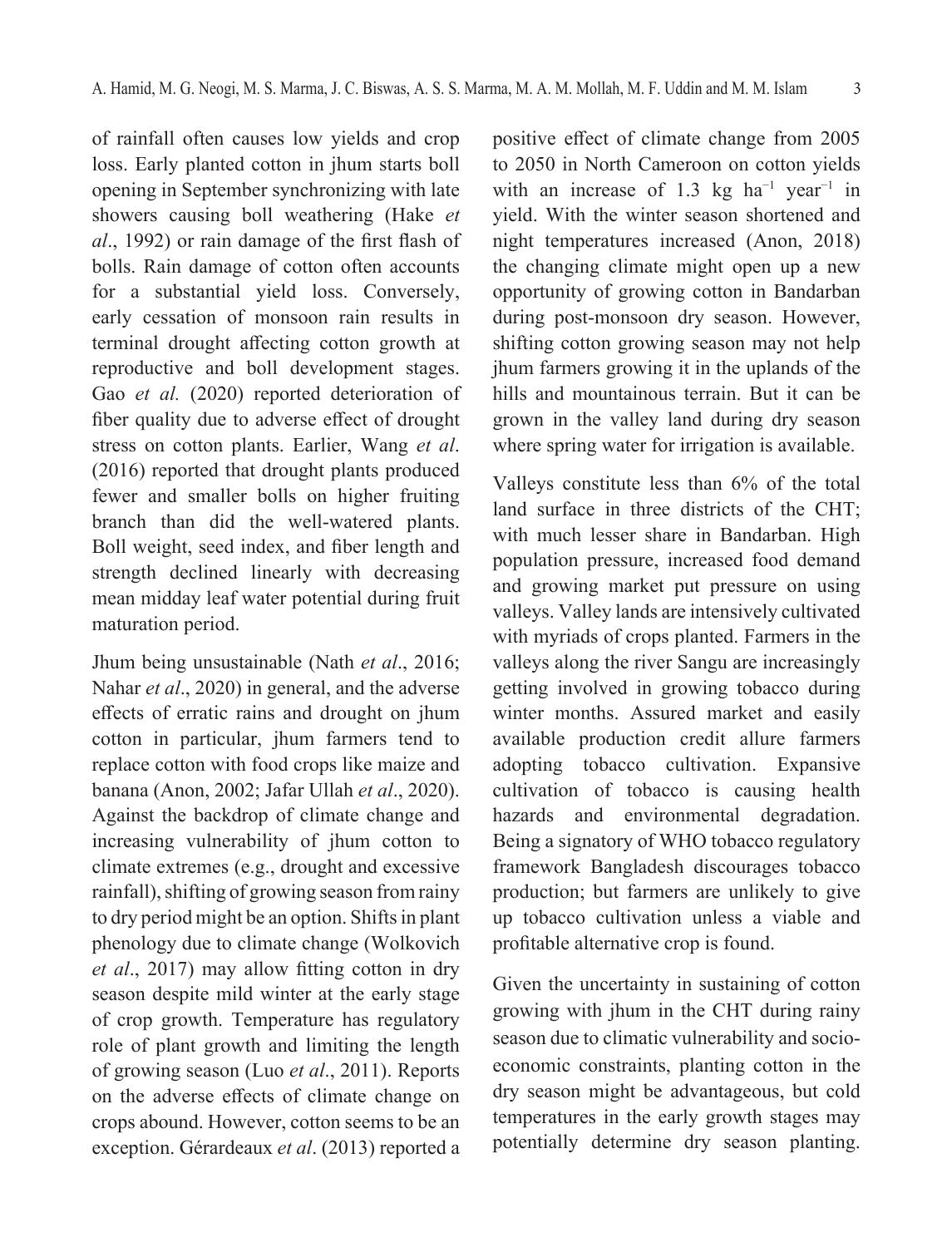Temperature is an environmental condition that has pronounced influence on the growth and development of crops. Cotton is highly sensitive to both biotic and abiotic stresses (Luo, 2011; Zahid *et al*., 2016). Climatic extremes affect every phenological events of cotton to varying degrees (Singh *et al*., 2007). Low temperatures are reported to have delayed emergence and reduced cotton seedling vigor resulting in poor early growth (Oosterhuis and Jernstedt, 1999). Patterson and Flint (1979) reported that even a short exposure to low temperature of 17/13°C day/night temperatures significantly reduced dry weight, leaf area and height in cotton. However, cotton varieties/species differ significantly in terms of their tolerance to cold temperatures (Anjum and Khatoon, 2003; Bolek, 2010). Likewise, reports on the adverse effects of high temperatures on cotton growth, development and yield abound (e.g., Oosterhuis and Snider, 2011; Singh *et al*., 2007). While the farmers consider cotton growing feasible in the southern coastal districts and in the CHT in the dry season, dry season cotton is gaining ground in the coastal districts of Indian state of West Bengal. Transplanting of seedlings in January in intercropping system in Sundarban coastal area of West Bengal (India) obtained seed cotton yields between 1,306 and 1,792 kg per ha (Maitra *et al*. 2001). Similar works on growing upland cotton during dry season in Bangladesh has not been reported.

In this paper, the feasibility of growing upland cotton in dry season in the valleys of Bandarban district has been reported by conducting a two-season study and analyzing weather data.

### **Materials and Methods**

The study was conducted in valley land along the river Sangu in Bandarban, Bangladesh. An exploratory type of single variate experiment was conducted in successive dry seasons– November 2018- May 2019, and December 2019 – May 2020 under irrigated condition. In the first year, an on-farm experiment was set up on a plot in a village Thwingyapara (22°13'03" N latitude and 92°12'56" E longitude) located at the foothill at an altitude of 130 m above mean sea level. In the following dry season, the experiment was established at the Experimental Farm of Agrarian Research Foundation (ARF), Reicha (22<sup>o</sup>10'10" N, 92<sup>o</sup>10'59" E).

Hill soils of Bandarban upazila are mostly loamy to sandy loam. In the valley lands of both the experimental locations, however, the soils are silty-clay to clay in nature with fairly a high water holding capacity (SRDI, 2010). A large plot (50 m x 30 m) was established in the first year. In 2019-20 season, the plot size was reduced to 30 m x 20 m. In each season the plot was split into three sub-plots, each subplot forming a replication. Cotton seeds (cv. CB 12) were planted in rows, 0.70 m apart, on 15 November 2018 and on 01 December 2019. Fertilizer dose used was100-60-80 kg ha $^{-1}$  of  $N-P_2O_5-K_2O$  as urea, triple superphosphate and muriate of potash, respectivelyin both the years. One third of N and full dose of P and K fertilizers were applied at planting, and the remaining N fertilizer in two equal installments at first square formation and at early boll development stages.

Meteorological data for the growing seasons were obtained from the Soil Conservation and Watershed Management Center, some 10 km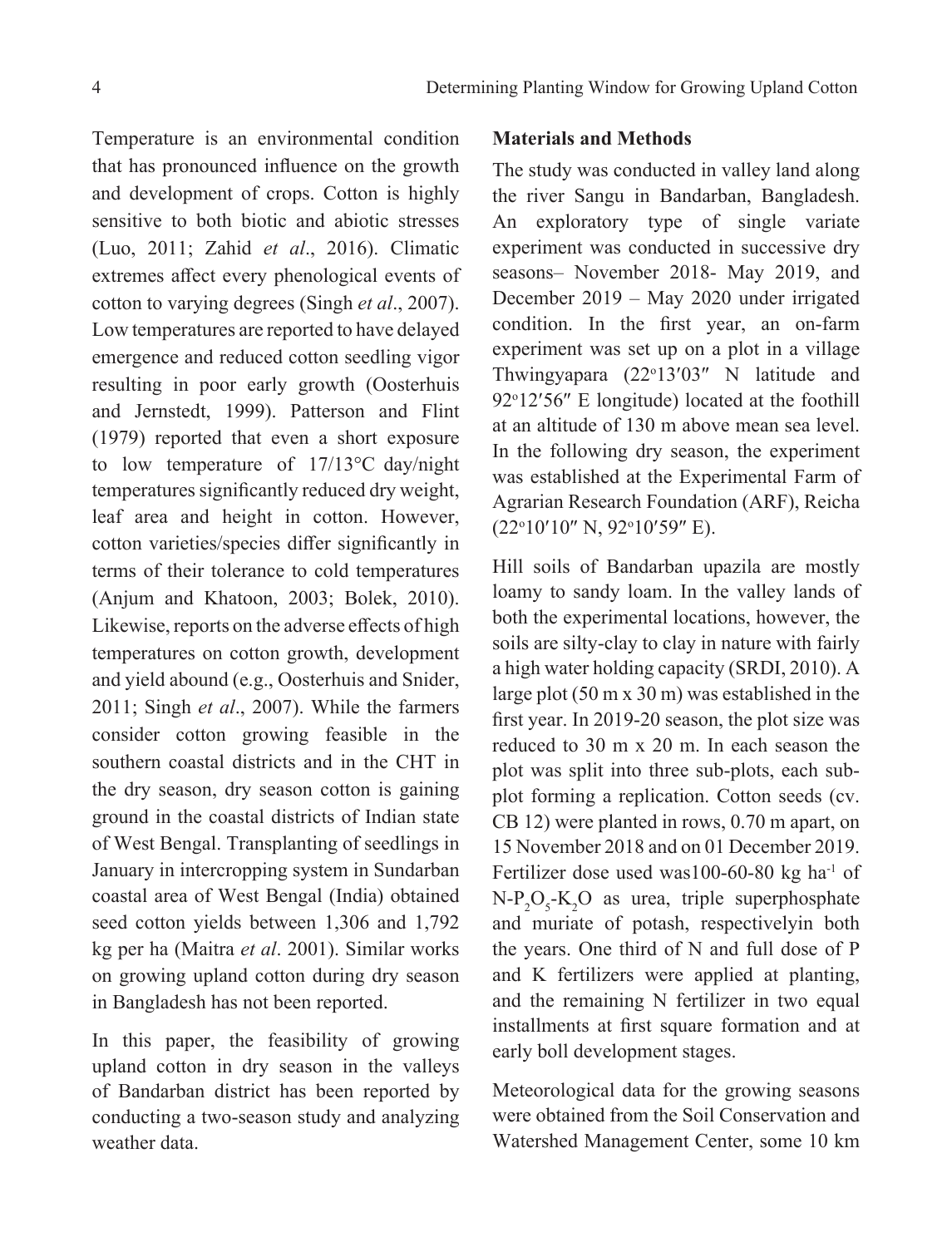south of Thwingyapara and 1 km north of ARF, Reicha. Key phenological events– emergence, first squire formation, first flowering and first boll opening were determined and related with air temperatures. At maturity seed cotton was harvested manually in two pickings in 2018- 19 season. In the second year, cotton suffered from rain damage and thus a single picking was possible. From each unit plot, a sample area of 5m2 was harvested for recording seed cotton yield.

Apart from recording yield, Yield attributes were estimated by selecting and harvesting 15 plants at random from each plot. Plant height, number of nodes and branches on main stem, nodal position of the first sympodial branch, number of bolls in each plant and the number of open bolls harvested at each picking were recorded. Weather data pertinent to cotton growing have been presented graphically. Single variate data on yield and yield attributes were statistically analyzed (Tukey, 1977) using means and standard deviation.

#### **Results and Discussion**

#### **Growing season characterization**

Climate in Bandarban is characterized by humid sub-tropical with distinct wet and dry seasons. Usually the wet season starts in the month of July that continues up to September. After the termination of rainy season, however, post-monsoon moist period during October-November prevails. Traditionally, hill cotton (*G. arboreum* L.) is planted along with other crops in shifting cultivation in the hills at the onset of rainy season, April-May. Upland cotton has been introduced both in the valleys and in the hills in recent years. In

the valleys residual soil moisture can usually support crop growth during this period. From December onward a prolonged dry period prevails when evaporative demand supersedes natural precipitation. Climatic condition of Bandarban is well documented (Shahid, 2010; http://live3.bmd.gov.bd/nwp-products/ meteogram/l/bandarban\_district\_met/). Earlier, Hamid *et al.* (2019) characterized maize growing season in Bandarban during dry season. Similar work on the shifting of cotton growing season from rainy season to dry season in the region has not been reported.

### **Prevailing weather during growing seasons**

Temperatures varied a little between the two growing seasons; intra-seasonal variation in temperatures was, however, substantial (Fig. 1). The difference between the highest and the lowest temperatures was the minimum at the beginning of the growing season. But as the season advanced, air temperatures started dropping; the diurnal variation in temperatures began widening. In both the years, diurnal variation in temperatures was the highest during mid-January through mid-February.

In 2018-19 season, night temperatures dropped to  $9^{\circ}$ C on several occasions; but in the subsequent year night temperatures remained higher than 11°C throughout the season. In contrast, day temperatures surged higher past March 15 in 2018-19 season, occasionally exceeding 38°C although the average temperatures remained relatively higher in 2019-20 season. Optimal temperature for the growth and development of cotton is  $25^{\circ}$ C with lower and upper threshold temperatures ranging between 12°C and 32°C (Reddy *et al.*, 1999; Bange and Milroy, 2004). However, the range of temperatures required for the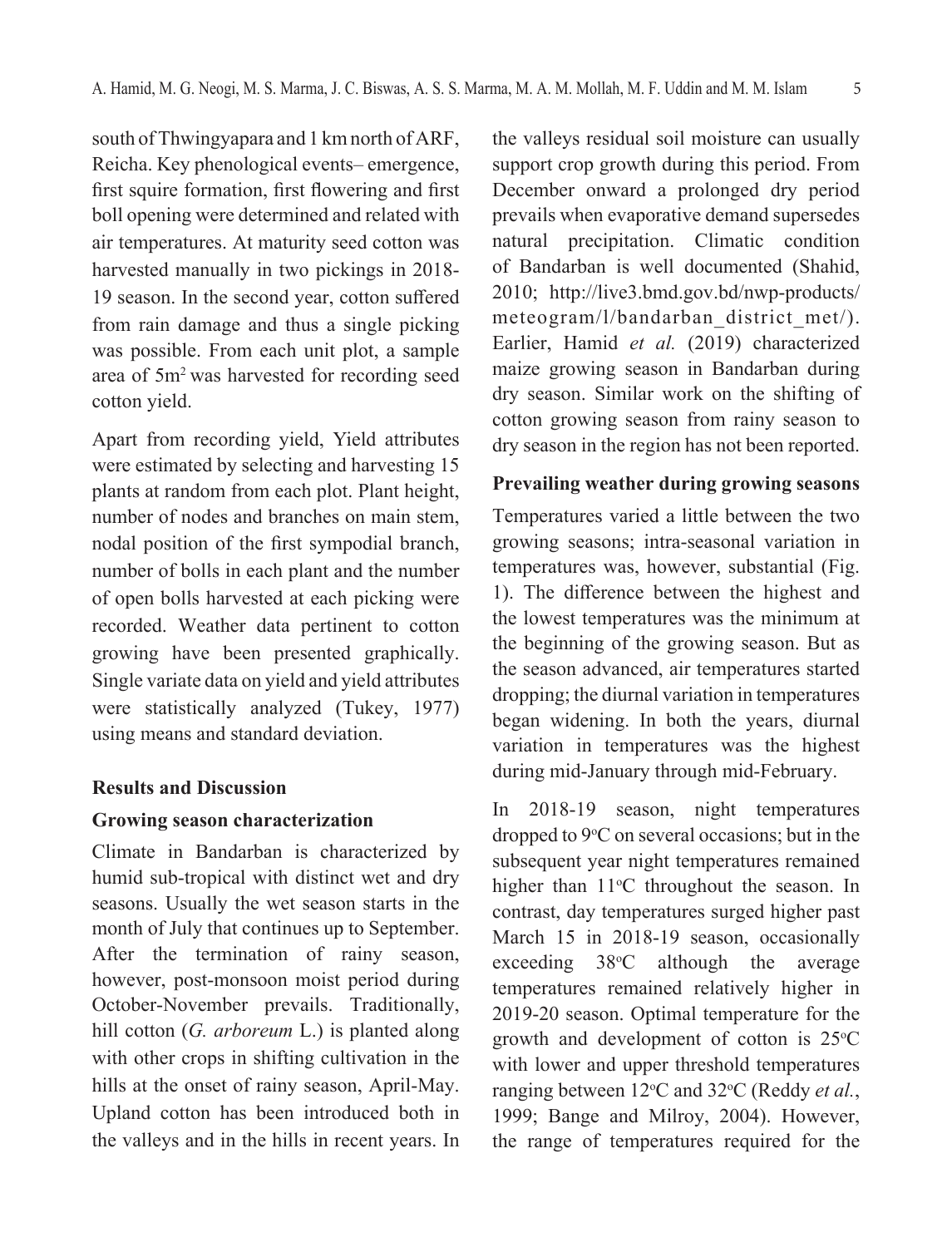growth and development of cotton plants varies depending on phenological events. For instance, optimal temperature for germination and seedling development ranges between 28 and 30°C while base temperature is about 12°C for seed germination and 15.5 °C for seedling growth (Azhar *et al.*, 2020). Conversely, high temperature stress during reproductive and post-reproductive phases hastens maturity shortening the length of growing season (Wheeler *et al.*, 2000) and reducing yields (Pettigrew, 2008; Reddy *et al.*, 2017) of annual crops. Schlenkera and Roberts (2009) determined the critical threshold temperature for cotton as 32°C, raising temperature further causes yield decline. Earlier, Reddy et al. (1992) suggested 30/22°C as optimal temperature optimum for stem elongation, leaf area expansion, and biomass accumulation. Temperature regime prevailing in 2018-19 season was thus sub-optimal during early growth stages while it was supra-optimal past February in both the seasons.

Trend of monthly rainfall during the growing seasons are presented in Figure 2. Rainfalls during October through May were 757 mm and 579 mm, respectively in 2018-19 and 2019-20 seasons. Rainfall pattern remained similar in both the growing seasons. There was scanty rainfall in October followed by a long

dry spell until April. In 2019-20, however, the amount of rainfall in May far exceeded the amount received in the earlier season. From winter rainfall pattern it becomes apparent that irrigation is necessary for growing crops during dry season. Frequency of incidence and amount of rainfall could be an added advantage in reducing irrigation requirements provided the incidence is in vegetative or reproductive stage. Rainfall beyond April synchronizing with boll opening could result in rain damage of cotton.

## **Phenological stages of cotton**

Except in seedling emergence, striking differences in attaining phenological stages of cotton growth was observed due to variable planting dates (Table 1). When planted on 15 November cotton seedlings required 50 days to attain first squaring while December 1 planted seedlings required 84 days (46% higher). To attain first flowering December 1 planting in 2019-20 season required 108 days (50% more days) compared with November 15 planting in 2018-19 season. However, the seasonal difference in number of days required for boll opening substantially narrowed down. Seasonal variation in days required for attaining cotton phenological stages may be explained from the variation in

**Table 1. Seasonal variation in attaining phenological stages of cotton** 

|                   |                    |                    |                  | - -                    | -                | o                 |                  |                    |                  |
|-------------------|--------------------|--------------------|------------------|------------------------|------------------|-------------------|------------------|--------------------|------------------|
| Growing<br>season | Planting<br>date   | Seedling emergence |                  | First square formation |                  | First flowering   |                  | First boll opening |                  |
|                   |                    | Date               | Days<br>required | Date                   | Days<br>required | Date              | Days<br>required | Date               | Days<br>required |
| 2018-19           | Nov 15,<br>2018    | Nov 25.<br>2018    | 10               | Jan 5,<br>2019         | 50               | Jan 27,<br>2019   | 72               | Apr 13,<br>2019    | 149              |
| 2019-20           | December<br>1.2019 | Dec $10$ .<br>2019 | 10               | Feb 23,<br>2020        | 84               | March<br>19, 2020 | 108              | May 3.<br>2020     | 154              |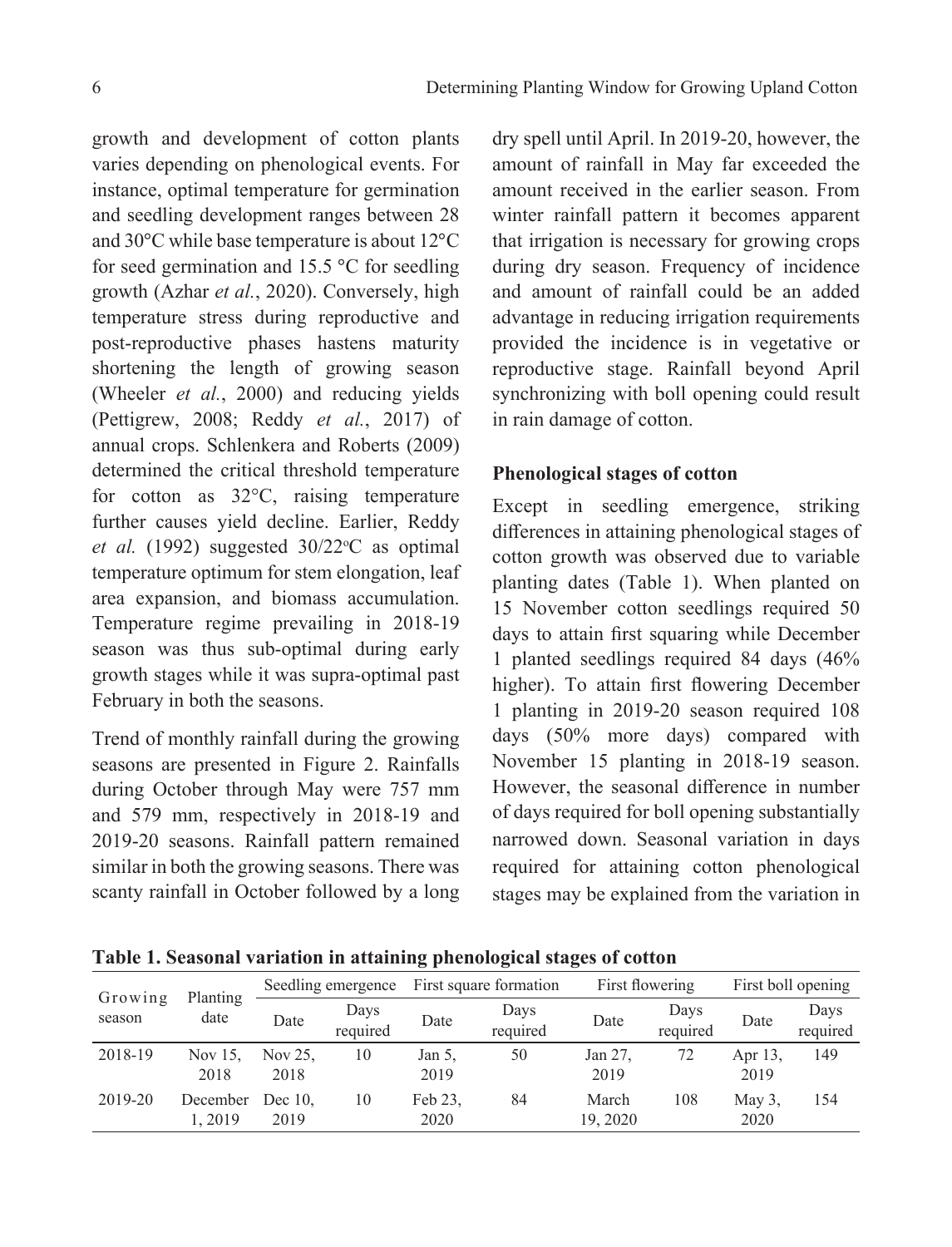day temperatures of two growing seasons (Fig. 1). Low temperatures prevailing in vegetative stages and early reproductive stage delayed growth of December planted cotton plants in 2019-20 growing season (Amin, 1969; Mauney, 1986) whilerising temperatures in boll development phase might have enhanced boll opening (Reddy *et al.*, 1991; Zafar *et al*., 2018).

# **Seasonal variation in plant growth characters**

Data on the seasonal variation in growth characteristics of cotton plants are given in Table 2. There was a great deal of differences in plant height between two growing seasons. Plants were generally taller in 2018-19 than in succeeding season. In 2018-19, plant height ranged between 61.3 cm and 116.62 cm giving an average of 84.4 cm. However, a high value of SD  $(\pm 22.06)$  indicates a high degree of variability in plant height within the population. In the subsequent season, plant height varied between 51 cm and 75 cm. An average plant of 2019-20 growing season was 26% shorter than that of an average plant of 2018-19 season. In 2018-19 season, seeds



**Fig. 1. Seasonal variations in daily**  maximum  $(T_{max})$  and minimum  $(T_{min})$ **temperatures during in Bandarban, Bangladesh. (a) 2018-19 and (b) 2019- 2020 dry seasons (DS).**

**Table 2. Seasonal variations in plant characters of cotton grown in 2018-19 and 2019-20 seasons**

| Growing<br>season               | Plant characters               | Min   | Max    | Average | SD(±) |
|---------------------------------|--------------------------------|-------|--------|---------|-------|
| 2018-19<br>$(15$ Nov<br>sowing) | Plant ht, cm                   | 61.3  | 111.62 | 84.4    | 22.06 |
|                                 | Nodes on main stem (number)    | 23.12 | 33.06  | 25.07   | 3.81  |
|                                 | Number of branches per plant   | 9.8   | 17.5   | 11.3    | 2.04  |
|                                 | Node of first sympodial branch | 6     | 9.38   | 7.3     | 1.06  |
| 2019-20<br>$(01$ Dec<br>sowing) | Plant ht, cm                   | 51    | 75     | 62.8    | 7.02  |
|                                 | Nodes on main stem (number)    | 20    | 25     | 22.6    | 1.71  |
|                                 | Number of branches per plant   | 7     | 11     | 8.4     | 1.17  |
|                                 | Node of first sympodial branch | 7     | 10     | 8.8     | 1.03  |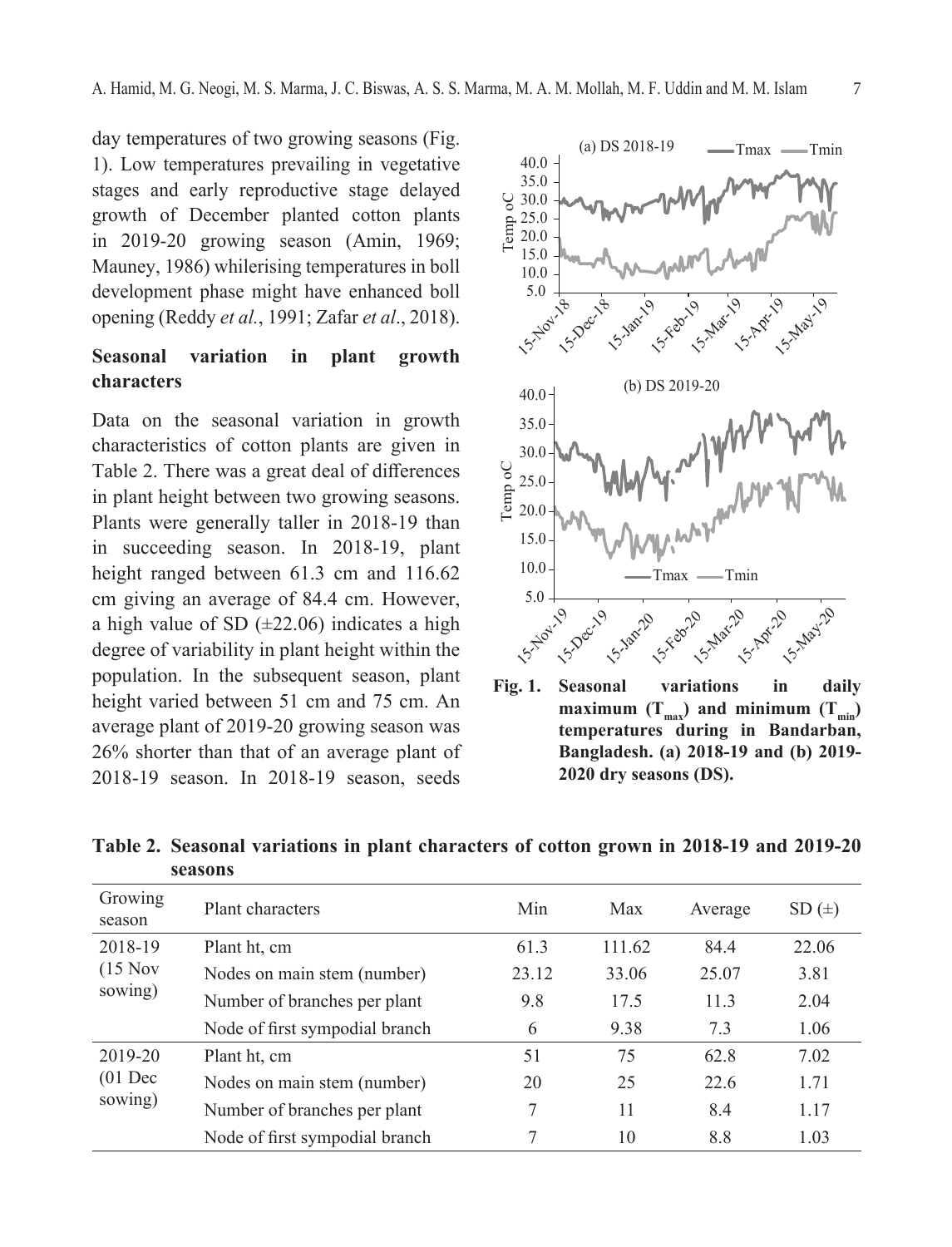were planted more than two weeks earlier that helped early germination and seedling establishment prior to experiencing suboptimal temperatures. But in 2019-20 season, seeds were planted on December 1 and such that took longer time to germinate in cooler temperatures. Late planting of seeds in 2019- 20 season synchronizing the onset of winter might have delayed germination and poor early growth (Patterson and Flint, 1979; Hake *et al*., 1990; Oosterhuis and Jernstedt, 1999; Reddy *et al*., 2005). The seedlings of both the growing seasons, however, encountered cool temperatures; but seedlings of November 15 planted cotton of 2018-19 season could have been established prior to encountering suboptimal temperatures (Bange and Milroy, 2004). Earlier studies have shown that air temperatures <16°C essentially halt cotton seedling growth (Esparza *et al*., 2007). In both the seasons, cotton plants suffered from sub-optimal temperatures during early vegetative stages.

The two highly correlated and important criteria (Ray and Richmond, 1966) for determining the length of growth duration- the length of the pre-fruiting period and the nodal position of the first sympodium are influenced by temperature (Reddy *et al*., 1991). Reddy *et al*. (2017) demonstrated that regardless of cultivar differences, node numbers and root tips increased linearly with increase in temperature. Length and number of internodes determine the final height of the plant. The number of nodes on main stem varied between 23.2 and 33.06making an average of 25.07 (±3.81) in 2018-19 season. The corresponding node numbers in the following season were 20 and 25 respectively with an average of 22.6  $(\pm 1.71)$ . Internode lengths were short

in both the seasons (3.82 cm and 2.91 cm, respectively) and there was no sign of rank growth. Rather, internode length was too short in the second season making up the plants of short stature. In 2019-20, the number of nodes on the main stem was less variable than in 2018-19.

Each node on the main stem of cotton plant is capable of bearing a branch; but all branches do not bear fruits. Normally the branches developed on the lower 4-7 nodes on the main stem do not bearbolls (fruits) and are called monopodial branches. Fruiting branches are called sympodial. The number of branches per plant varied between 9.8 and 17.5 with an average of 11.3  $(\pm 2.04)$  branches in 2018-19 season. The number of branches was unusually low compared with the number of nodes developed on the main stem. Fewer branches were produced in the second year which ranged between 7 and 11 with a mean of 8.4  $(\pm 1.17)$ . The first sympodial branch was on node 7.3 in 2018-19 and on node 8.8 in the subsequent season. Development of the first sympodial branch on node 8.4 was rather unusual suggesting a prolonged vegetative growth prior to shifting to reproductive growth. This is also indicative of the plants undergoing stress environment prior to switching to reproductive stage. Vegetative growth has bearing on the initiation and the rate of formation of sympodial branches (Mauney, 1986), and again the rate of vegetative growth prior to onset of flowering is temperature-dependent (Hesketh *et al*., 1972). Low temperatures for a longer period during seedling and vegetative stages or prior to squiring in both the seasons could have increased the number of nodes and branches (El-Shahawy *et al*., 1994). But in the present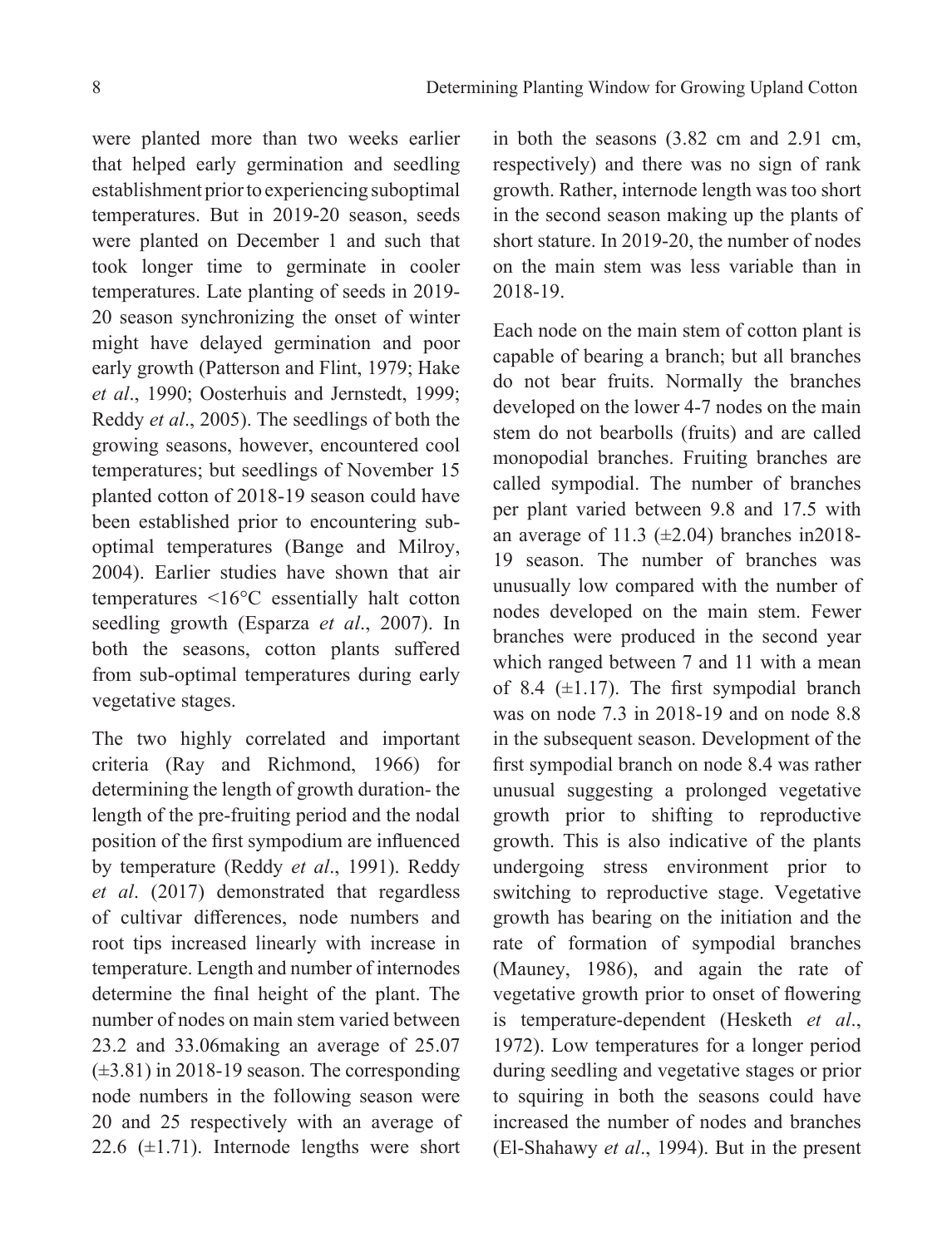study, such a prolonged vegetative phase encountering cool temperatures might have slowed the rate of node and branch formation. Our observations compare favorably with that of Khan (2003) who reported that plants growing in cooler temperatures produce a greater number of nodes to first sympodia than those growing in warmer temperatures.

## **Seed cotton yield and yield components**

Table 3 summarizes data on seed cotton yield and yield components as influenced by growing season. The number of plants per unit area, harvestable open bolls per plant and individual open boll weight make up the seed cotton yield per unit area. In the present study, we harvested open bolls from  $15 \text{ m}^2$  predemarcated sample area of each unit plotto record seed cotton yield. Separately sampled 15 plants were harvested from each unit plot cutting at the base and yield attributes determined. As expected, the number of bolls, boll weight and seed cotton yield differed appreciably between the growing seasons. In

2018-19, the number of open bolls per plant ranged between 13.07 and 35.7 with an average of 20.39. A substantial percentage (25%) of bolls did not open and could not be harvested. Cotton was harvested for a single picking in 2019-20 growing season and the crop damage due to rainstorm following cyclone Amphan did not allow second picking. The number of bolls per plant decreased appreciably in 2019-20 season recording 9 to 13 harvestable bolls per plant. More than 31% bolls remained immature and not harvested. Regardless of growing seasons, the number of bolls was appreciably low. The crop encountered low temperature stress following planting that endured throughout seedling and vegetative stages while high temperature stress during reproductive stage enhanced maturity reducing boll development phase. In both the seasons, there was long spell of low temperatures with night temperatures very often lower than 15°C (Fig. 1). Cotton plants exposed to  $temperatures \leq 20^{\circ}$ C at any phenological stage have a slowing down effect on the growth

| Growing season    | Yield attributes                         | Minimum        | Maximum | Average | SD(±) |
|-------------------|------------------------------------------|----------------|---------|---------|-------|
| 2018-19           | No. open bolls per plant                 | 13.07          | 35.7    | 20.39   | 3.44  |
| (15 Nov sowing)   | No. bolls not opened                     | 2.1            | 8.7     | 6.8     | 2.83  |
|                   | % open boll                              | 58.19          | 80.66   | 74.99   | 4.17  |
|                   | Open boll wt per plant $(g)$             | 61.08          | 94.41   | 91.55   | 10.03 |
|                   | Boll weight $(g \text{ boll}^{-1})$      | 3.22           | 6.03    | 4.63    | 0.71  |
|                   | Seed cotton yield (kg ha <sup>-1</sup> ) | 961            | 2,743   | 2,047   | 127   |
| 2019-20           | No. open bolls per plant                 | 9              | 13      | 10.6    | 1.17  |
| $(01$ Dec sowing) | No. bolls not opened                     | $\overline{4}$ | 7       | 4.8     | 1.03  |
|                   | % open boll                              | 65             | 69.23   | 68.83   | 53.2  |
|                   | Open boll wt per plant $(g)$             | 28             | 39      | 31.9    | 3.67  |
|                   | Boll weight $(g \text{ boll-1})$         | 2.69           | 3.4     | 3.01    | 0.26  |
|                   | Seed cotton yield (kg ha <sup>-1</sup> ) | 738            | 2,106   | 1,186   | 114.4 |

**Table 3. Seasonal variation in yield and yield attributes of cotton**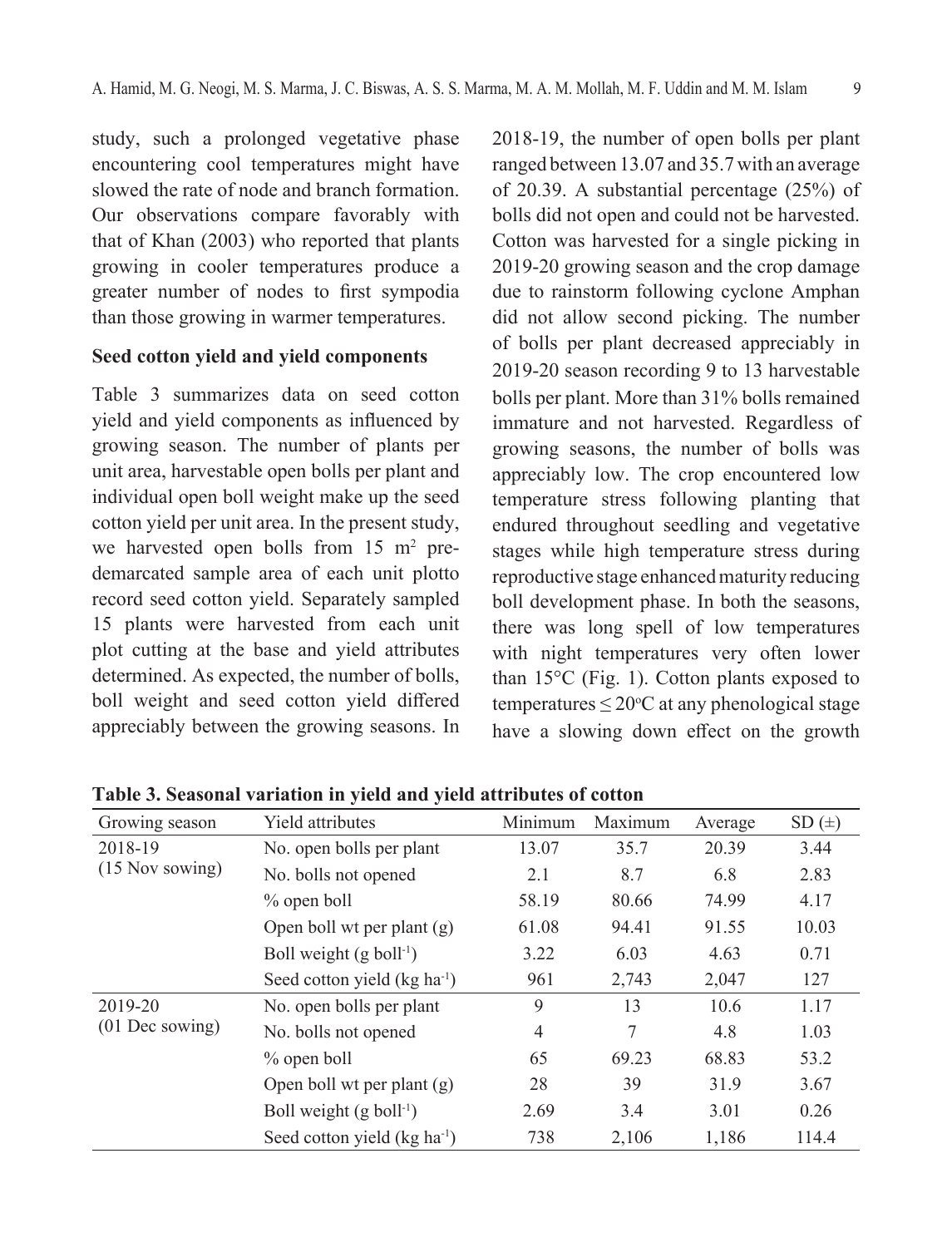

**dry seasons (a) DS 2018-19 and (b) DS 2019-20 in Bandarban, Bangladesh.**

(Burke *et al*., 1988; Reddy *et al*., 1991. Since cotton seeds were planted 15 November (2018- 19 season) or 1 December (2019-20 season), cotton plants had to undergo low temperature stress with occasional 'cold shock' (Bange and Milroy, 2004) during seedling stage. Again, as day temperatures exceeded 32°C past mid-February (Fig. 2), plants encountered high temperature stress during reproductive and boll development stages.

A high degree of heterogeneity in seed cotton yield was observed (Table 3) in both the growing seasons. Seed cotton yield averaged 2,047 ( $\pm$ 127) kg ha<sup>-1</sup> in 2018-19, which was reduced to  $1,186$  ( $\pm$ 114) kg ha<sup>-1</sup> in 2019-20. The yields were rather low in both the growing seasons compared with average yields obtained the hills when grown in

summer season (CDB, 2020). The low yield was associated with lesser number of bolls per plant and low boll weight. Low temperatures at the early growth stages might have reduced boll formation while high temperatures reduced the size and number of bolls retained. Reasons of lower yields become apparent when Figures 1 and 2, and Table 1 are viewed in conjunction. Cotton plants started flowering in late January during 2018-19 growing season, while in the subsequent season, flowering started nearly two months later. December planted crop encountered low temperatures throughout vegetative phase and high temperatures during reproductive and boll development phases. Prolonged supraoptimal temperatures  $(>35°C)$  past vegetative phase might have caused shedding of squares and bolls (Reddy *et al.*, 1992). Costa (2015) indicated that 38/30°C (day/night) temperature conditions caused a reduced boll size and a substantial decline in non-structural carbohydrate content. Table 1 also shows that in 2018-19 growing season that the duration between first flowering and first boll opening was 77 days which shortened to 46 days for the 2019-20 growing season suggesting that high temperatures hastened boll development and boll opening (Ehlig, 1986; Sawan *et al.*, 1999). Again, rainfall coincided with boll opening in both the growing seasons, but since growth in reproductive and reproductive phases delayed, cotton plants encountered rains almost throughout boll opening phase in 2019-20 season (Fig. 2 and Table 1). Hake *et al.* (1992) also reported similar yield loss of cotton due to rain damage.

Temperature influences cotton growth and development and thus the onset and termination of cotton growing season depend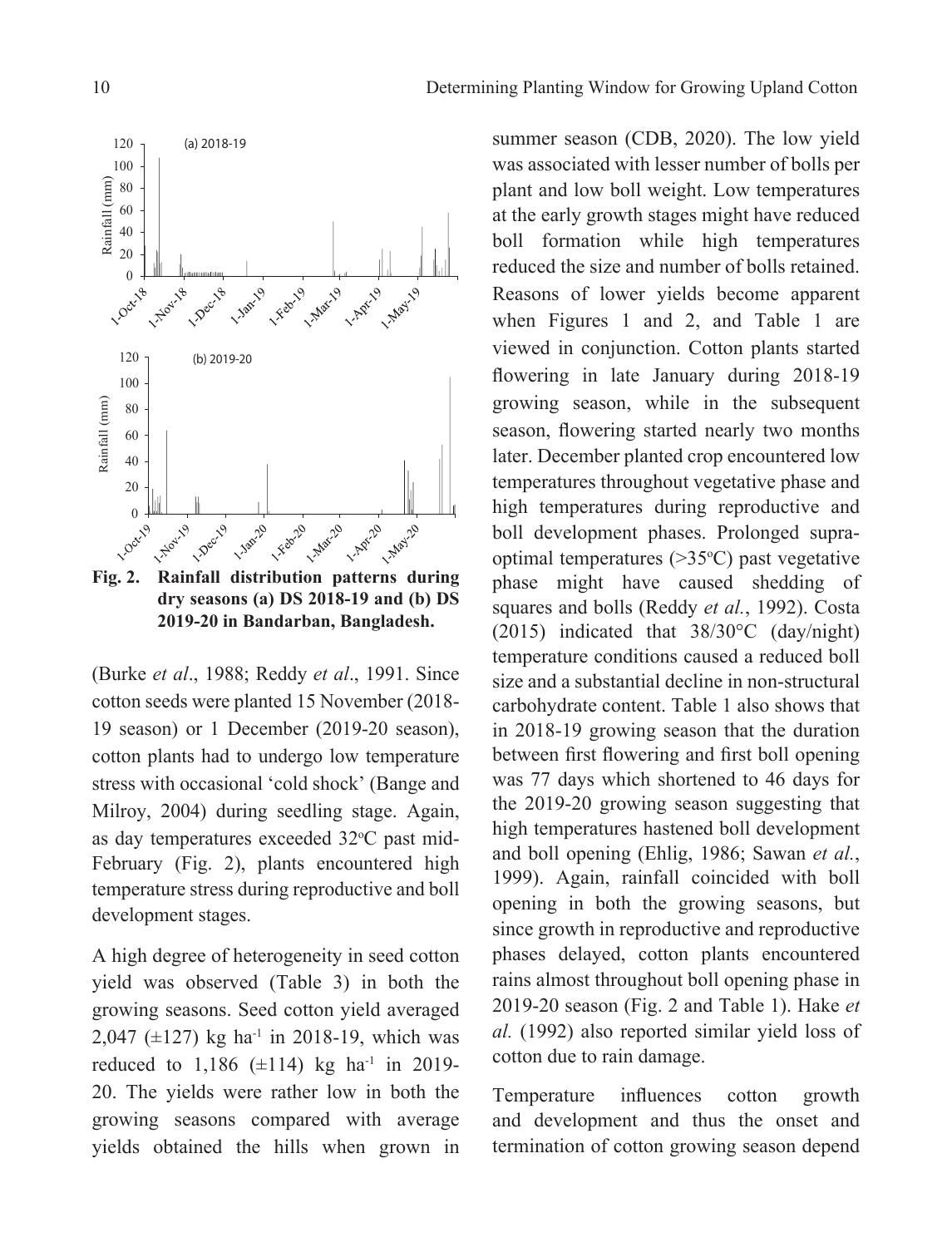largely on prevailing temperature regime. Bolls per plant and boll weight are the two yield components playing major role in the variation in seed cotton yield. In our study, seed cotton yield varied widely between the seasons. Variation in seed cotton yield was associated with the seasonal variation in both the components. Differences in yield attributes might be attributed to the differences in temperature regimes prevailing during the growing seasons. Apart from the differences in planting dates between the two growing seasons, adverse effects of supraand sub-optimal temperatures, rain damage of open bolls also reduced seed cotton yield in 2019-20 season.

## **Conclusion**

Hill cotton (*G. arboreum* L.) used to be planted in the hill slope as a component of jhum crop shas been gradually replaced with upland cotton (*Gossypium hirsutum* L.) over the past few years. However, the system being labor intensive and low productive its sustainability is being challenged. With changing climate boll opening of upland cotton very often encounters high rainfall making the crop vulnerable to weather damage resulting to low yields. Climate change impact is already visible in terms of rising temperatures and shorter winter season. These changes may allow shifting cotton growing from rainy season to dry season. Warmer temperatures during winter allow growing cotton during post-monsoon dry period. From our results, it becomes apparent that the window of growing cotton during dry season is very narrow. Valley lands in Bandarban are intensively used and making the land available for dry season cropping earlier than November would

be difficult. However, even if the seeds are planted in early November, there could be a long growing season of 5-6 months before the onset of rainy season. But low night temperatures during December-January and high temperatures in March are not conducive of getting higher yield. Observations for two growing seasons also indicate the likelihood of rainfall with potential vulnerability of rain damage of open bolls from early May onward. In order to avoid such climate vulnerabilities development and adoption of short-duration varieties of upland cotton might be an effective tool for shifting the cotton growing season from wet season to post-monsoon dry season in Bandarban. Results presented in this paper may contribute to scientific insight of the opportunities presented by the changing climate and also may provide opportunity of harnessing cotton yield potentials shifting the cotton growing season in the CHT.

#### **Acknowledgement**

The work was partially funded by the Ministry of Science and Technology, Government of Bangladesh through Special Allocation Program 2019-20. We are grateful to Chai Thowai Mong Marma of Thwingyapara (Bandarban) village for allowing us running the experiment in his plot during 2018-19 dry season. We are thankful to two anonymous reviewers who helped us improving the paper.

#### **References**

- Amin, J. V. 1969. Growth and development of cold-injured cotton plants. *Plant Soil*. 31(2): 365-373
- Anjum, Z. I. and A. Khatoon. 2003. Chilling effect on germination and seedling vigor of some cultivated species of *Gossypium*. *Asian J. Plant Sci*. 2(3): 297-299.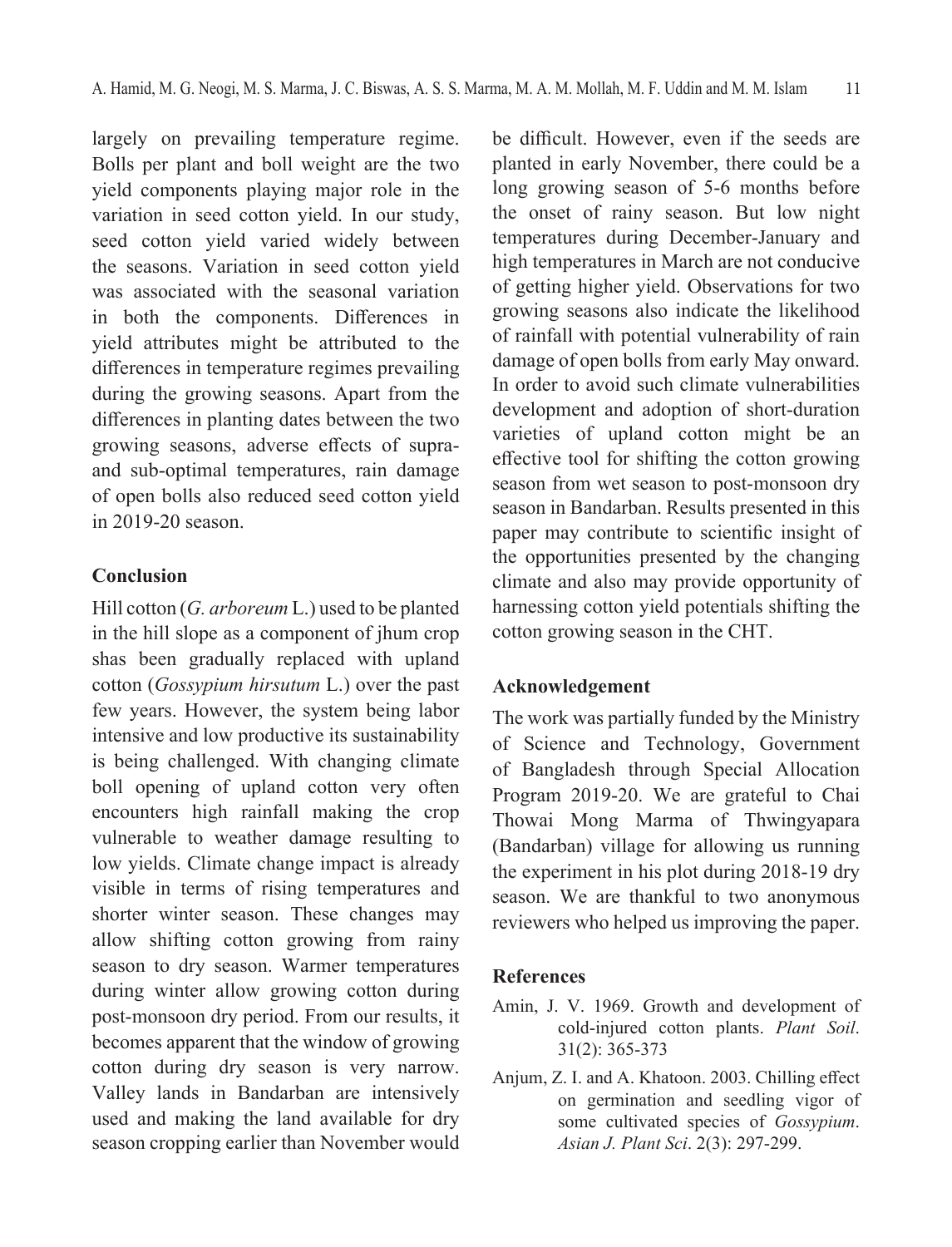- Anonymous. 2002. Mountain Issues and Communities in Chittagong Hill Tracts of Bangladesh. Policy Brief #3. South Asia Watch on Trade, Economics and Environment (SAWTEE), Kathmandu, Nepal 4 P.
- Anonymous. 2018. Climate Change Profile: Bangladesh. Ministry of Foreign Affairs of the Netherlands, The Hague. 28 P. www.government.nl/foreign-policyevaluations. Accessed 10 Oct 2020.
- Azhar, M. T., S. H. Wani, T. Jameel, P. Kaur and X. Du. 2020. Heat Tolerance in Cotton: Morphological, Physiological, and Genetic Perspectives. In Wani, SH and Kumar V. (eds.) Heat Stress Tolerance in Plants: Physiological, Molecular and Genetic Perspectives, First Edition. John Wiley & Sons, New York.
- Azhar, M. T., S. H. Wani, M. T. Chaudhary et al. 2020. Heat Tolerance in Cotton: Morphological, Physiological and Genetic Perspectives. Pp. 1-22. In Wani, S. H. and V. Kumar (ed.) Heat Stress Tolerance in Plants: Physiological, Molecular and Genetic Perspectives. (1st ed.) John Wiley and Sons.
- Bolek, Y. 2010. Genetic variability among cotton genotypes for cold tolerance. *Field Crop. Res.* 119: 59-67. doi.org/10.1016/j. fcr.2010.06.015
- Burke, J. J., J. R. Mahan and J. L. Hatfield. 1988. Crop-specific thermal kinetic windows in relation to wheat and cotton biomass production. *Agron. J.* 80(4): 553–556.
- Castella, J. C. and J. F. Kibler. 2015. Towards an agroecological transition in Southeast Asia: Cultivating diversity and developing synergies. GRET, Vientiane, Lao PDR 99 P.
- Chaudhry, M. R. and A. Guitchounts. 2003. Cotton Facts. Int. Cotton Adv. Committee. Washington D.C 172 P.
- Costa, M. S. B. 2015. Temperature in the Cotton (*Gossypium hirsutum* L.) Canopy and Effects on Cotton Leaf and Boll Growth. An MS thesis submitted to University of Arkansas 103 P.
- Cotton Development Board (CDB). 2020. Annual Report 2019, Ministry of Agriculture, Government of Bangladesh 9 P.
- Datta, J., N. R. Gangadharappa and A. Debnath. 2014. Sustainability of Jhum cultivation as perceived by the tribal people of Tripura. *Int. J. Social Sci.* 3(2): 179.
- Ehlig, C. F. 1986. Effects of high temperatures and controlled fruiting on cotton yield. Pp. 57-62. In Mauney, J. R. and J. Stewart (ed.). Cotton Physiology. The Cotton Foundation, Memphis, Tennessee, U.S.A.
- Ekinci, R., S. Basbag, E. Karademir and C. Karademir. 2017. The effects of high temperature stress on some agronomic characters in cotton. *Pak. J. Bot*. 49(2): 503-508
- El-Shahawy, M. I. and E. A. El-GahelSM, Makram. 1994. Effect of planting dates, hill spacing and nitrogen levels on Giza76 cotton cultivar. *J. Agric. Res. Tanta Univ*. 20: 631-642.
- Esparza, A. M., P. H. Gowda, R. L. Baumhardt and T. Marek. 2007. Heat Unit Availability for Cotton Production in the Ogallala Aquifer Region of the United States. *J. Cotton Sci*. 11:110–117.
- Gao, M., S. L. Snider, H. Bai, W. Hu, R. Wang, Y. Meng, Y. Yang, Y. Wang, B. Chen and Z. Zhou. 2020. Drought effects on cotton (*Gossypium hirsutum* L.) fibre quality and fibre sucrose metabolism during the flowering and boll formation period. *J. Agron. Crop Sci*. 26: 309-321.
- Gérardeaux, E., B. Sultan, O. Palaiand and C. Guiziou. 2013. Positive effect of climate change on cotton in 2050 by CO<sub>2</sub> enrichment and conservation agriculture in Cameroon. *Agron. Sust. Dev.* 33: 485-495.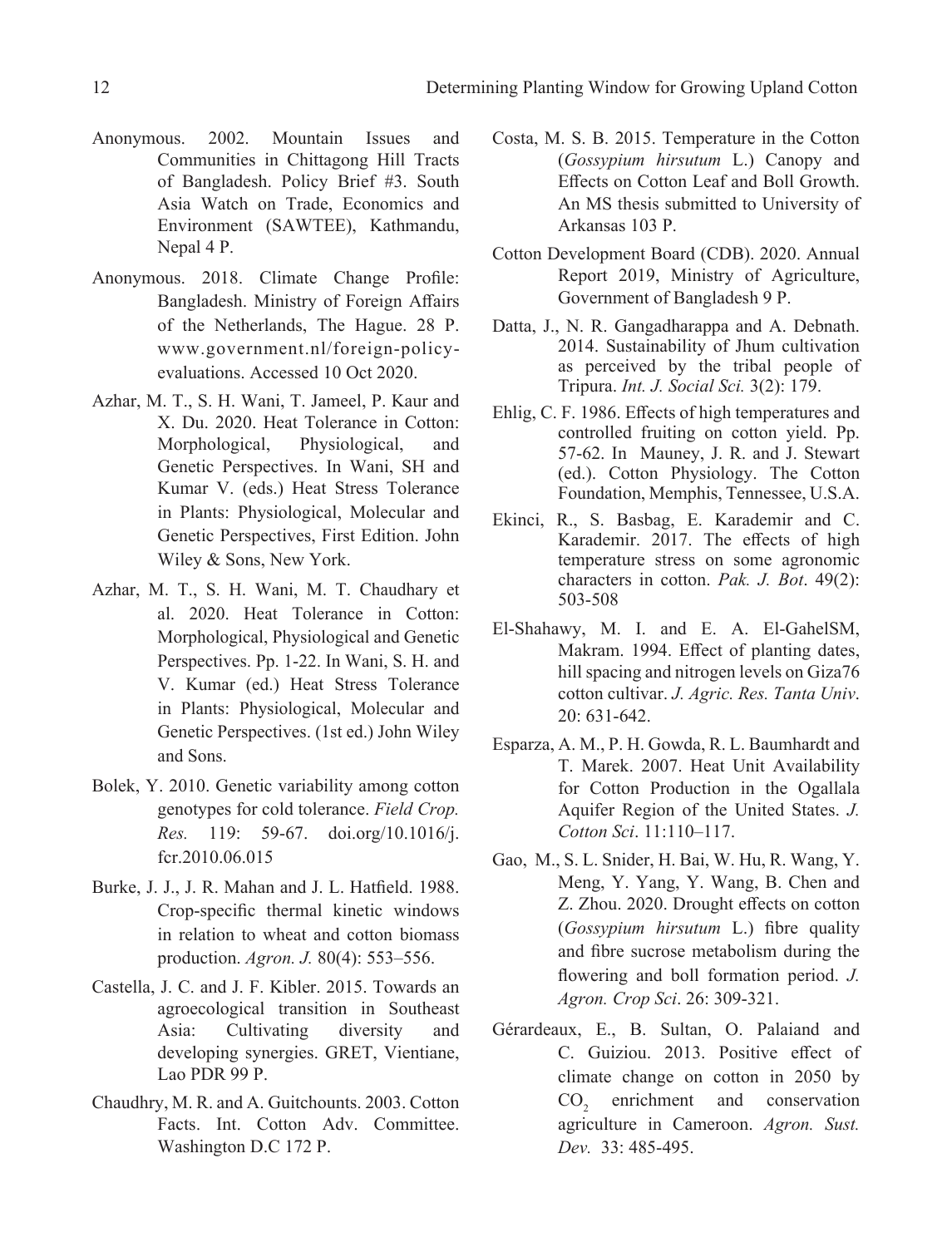- Hake, K., J. C. Banks, F.Bourland, P. Sasser, P. Tugwell and R. Williford. 1992. Boll Weathering. *Cotton Physiol. Tod.* 3(10): 1-4.
- Hake, K., W. McCarty, N. Hopper and G. Jividen. 1990. Seed quality and germination. *Cotton Physiol. Tod.* 3(7): 4.
- Hamid, A., M. A. Akbar, M. J. Ullah, M. S. Marma, M. M. Islam, J. C. Biswas and M. G. Neogi. 2020. Spatiotemporal Variations in Temperature Accumulation, Phenological Development and Grain Yield of Maize (*Zea mays* L.). *J. Agric. Sci*. 12(1): 46-57.
- Hatfield, J. L. and J. H. Prueger. 2015. Temperature extremes: Effect on plant growth and development. Pp. 4-10. Weather and Climate Extremes, Part A. 1
- Heinimann, A., O. Mertz, S. Frolking, A. E. Christensen, K. Hurni , Sedano, L.P. Chini, R. Sahajpal, M. Hansen and G. Hurtt. 2017. A global view of shifting cultivation: Recent, current, and future extent. *PLoS ONE*. 2017. 12(9): e0184479.
- Hesketh, J. D., D. N. Baker and W. G. Duncan. 1972. Simulation of growth and yield in cotton. *II. Environ. contr. morphogen.* 12: 436-439.
- Islam, A. K. M., S. B. Murshed, M. S. A. Khan and M. A. Hasan. 2014. Impact of Climate Change on Heavy Rainfall in Bangladesh. Bangladesh University of Engineering and Technology, Dhaka 88 P. https:// citeseerx.ist.psu.edu/viewdocad? doi= 10.1.1.727.8506&rep =rep1&type=pdf
- Emergence, Growth, and Development. *Agron. J.* 109: 1379–1387.
- Reddy, K. R., D. Brand, C. Wijewardana and W. Gao. 2017. Temperature effects on cotton seedling emergence, growth and development. *Agron. J.* 109(4): 1379- 1387.
- Reddy, K. R., G. H. Davidonis, A. S. Johnson and B. T. Vinyard. 1999. Temperature regime and carbon dioxide enrichment alter cotton boll development and fiber Properties. *Agron. J.* 91: 851–858.
- Reddy, K. R., H. F. Hodges and V. R. Reddy. 1992. Temperature effects on cotton fruit retention. *Agron. J*. 84: 26-30.
- Reddy, K. R., P. V. V. Prasad and V. G. Kakani. 2005. Crop responses to elevated carbon dioxide and interactions with temperature: cotton. *J. Crop Improv*. 13: 157–191.
- Reddy, V. R., K. R. Reddy and D. N. Baker. 1991. Temperature effect on growth and development of cotton during the fruiting period. *Agron. J.* 83: 211-217.
- Sawan, Z. M., L. I. Hanna and W. L. Mccuistion. 1999. Effect of climatic factors during the development periods of flowering and boll formation on the production of Egyptian cotton (*Gossypium barbadense* L.). *Agronomie.* 19(6): 435-443.
- Schlenker, W. and M. J. Roberts. 2009. Nonlinear temperature effects indicate severe damages to U.S. crop yields under climate change. *Proc Natl Acad Sci USA*. 106(37): 15594–15598.
- Shahid, S. 2010. Recent trends in the climate of Bangladesh. *Climat. Res*. 42(3): 185-193.
- Singh, R. P., P. V. Vara Prasad, K. Sunita, S. N. Giri and K. R. Reddy. 2007. Influence of high temperature and breeding for heat tolerance in cotton: A Review. *Adv. Agron*. 93: 313-385
- Soil Resource Development Institute (SRDI). 2010. Manual on Land and Soil Resource Use. Bandarban Sadar (Revised edition). Soil Resource Development Institute, Ministry of Agriculture, Government of Bangladesh, Dhaka. 2010. 212 pp.
- Spedding, C. R. W. 1988. Subsistence farming and shifting cultivation. Pp. 114-119. In An Introduction to Agricultural Systems. Elsevier Applied Science Publishers Ltd.